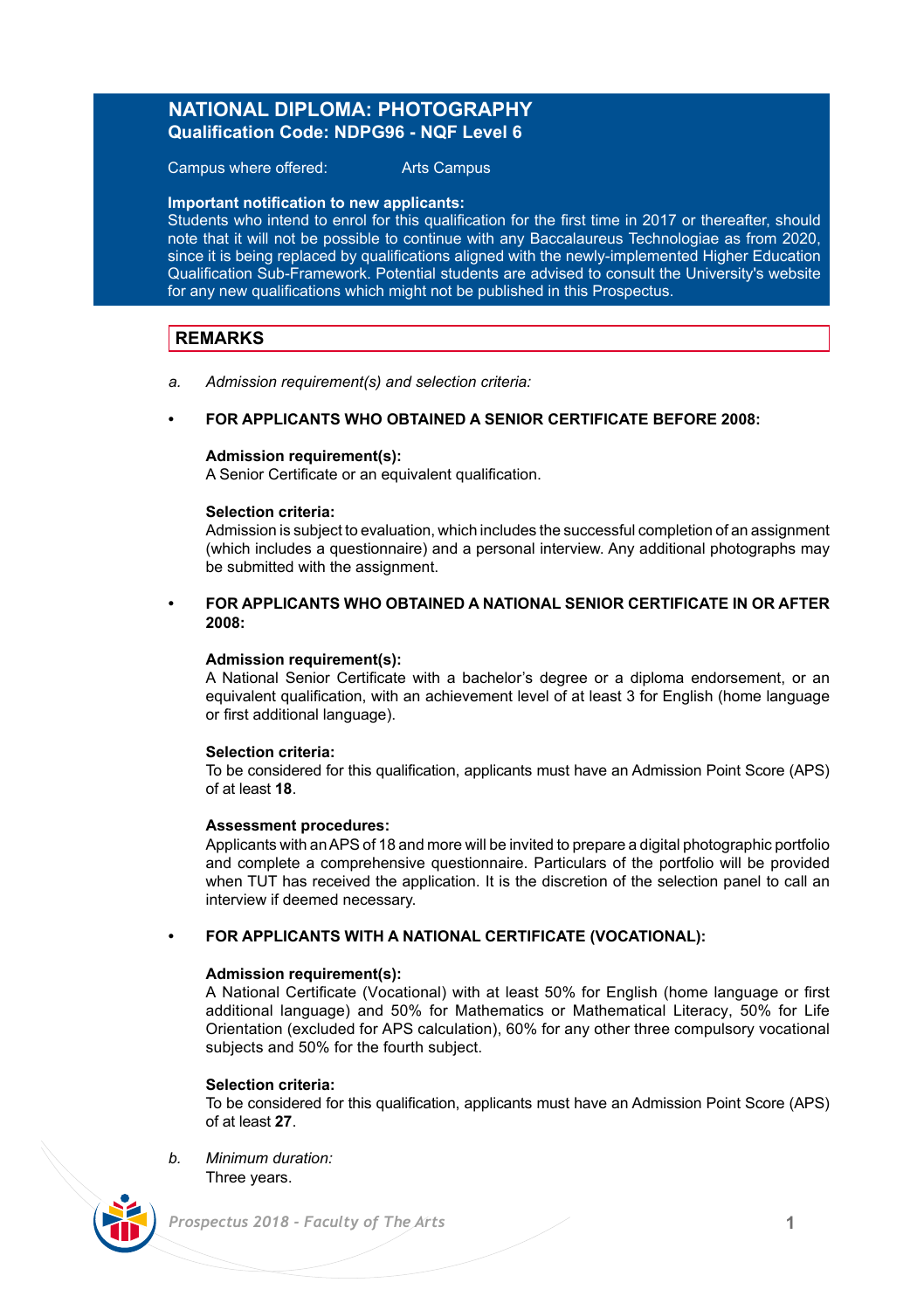- *c. Presentation:* Day classes.
- *d. Intake for the qualification:* January only.
- *e. Exclusion and readmission:* See Chapter 2 of Students' Rules and Regulations.
- *f. Recognition of Prior Learning (RPL), equivalence and status:* See Chapter 30 of Students' Rules and Regulations.
- *g. Timetable constraints:* Students who have to repeat subjects from previous academic years, and who experience timetable constraints, must contact the Head of the Department. However, it should be kept in mind that timetables will not necessarily be amended.
- *h. Subject credits:* Subject credits are shown in brackets after each subject.

## **CURRICULUM**

## **FIRST YEAR**

| CODE                                                          | <b>SUBJECT</b>                                                                                                       | <b>CREDIT</b>                               |                                                                                                                                     |
|---------------------------------------------------------------|----------------------------------------------------------------------------------------------------------------------|---------------------------------------------|-------------------------------------------------------------------------------------------------------------------------------------|
| APH100T<br><b>PFP100T</b><br><b>THP110T</b><br><b>VCM110T</b> | Applied Photography I<br>Professional Practice I<br>Theory of Photography I<br>Visual Communication I                | (0,650)<br>(0, 100)<br>(0, 150)<br>(0, 100) |                                                                                                                                     |
|                                                               | TOTAL CREDITS FOR THE FIRST YEAR:                                                                                    | 1,000                                       |                                                                                                                                     |
| <b>SECOND YEAR</b>                                            |                                                                                                                      |                                             |                                                                                                                                     |
| <b>CODE</b>                                                   | <b>SUBJECT</b>                                                                                                       | <b>CREDIT</b>                               |                                                                                                                                     |
| APH200T<br>PFP200T<br><b>THP210T</b><br><b>VCM210T</b>        | Applied Photography II<br>Professional Practice II<br>Theory of Photography II<br>Visual Communication II            | (0,650)<br>(0, 100)<br>(0, 150)<br>(0, 100) | Applied Photography I<br>Professional Practice I<br>Theory of Photography I<br>Visual Communication I                               |
| TOTAL CREDITS FOR THE SECOND YEAR:<br>1,000                   |                                                                                                                      |                                             |                                                                                                                                     |
| <b>THIRD YEAR</b>                                             |                                                                                                                      |                                             |                                                                                                                                     |
| <b>CODE</b>                                                   | <b>SUBJECT</b>                                                                                                       | <b>CREDIT</b>                               |                                                                                                                                     |
| APH300T<br><b>PFP300T</b><br><b>THP310T</b><br>VCM310T        | Applied Photography III<br>Professional Practice III<br>Theory of Photography III<br><b>Visual Communication III</b> | (0,650)<br>(0, 100)<br>(0, 150)<br>(0, 100) | Applied Photography II<br>Professional Practice II<br>Theory of Photography II<br>Applied Photography II<br>Visual Communication II |
| TOTAL CREDITS FOR THE THIRD YEAR:                             |                                                                                                                      | 1,000                                       |                                                                                                                                     |
| TOTAL CREDITS FOR THE QUALIFICATION:                          |                                                                                                                      | 3,000                                       |                                                                                                                                     |

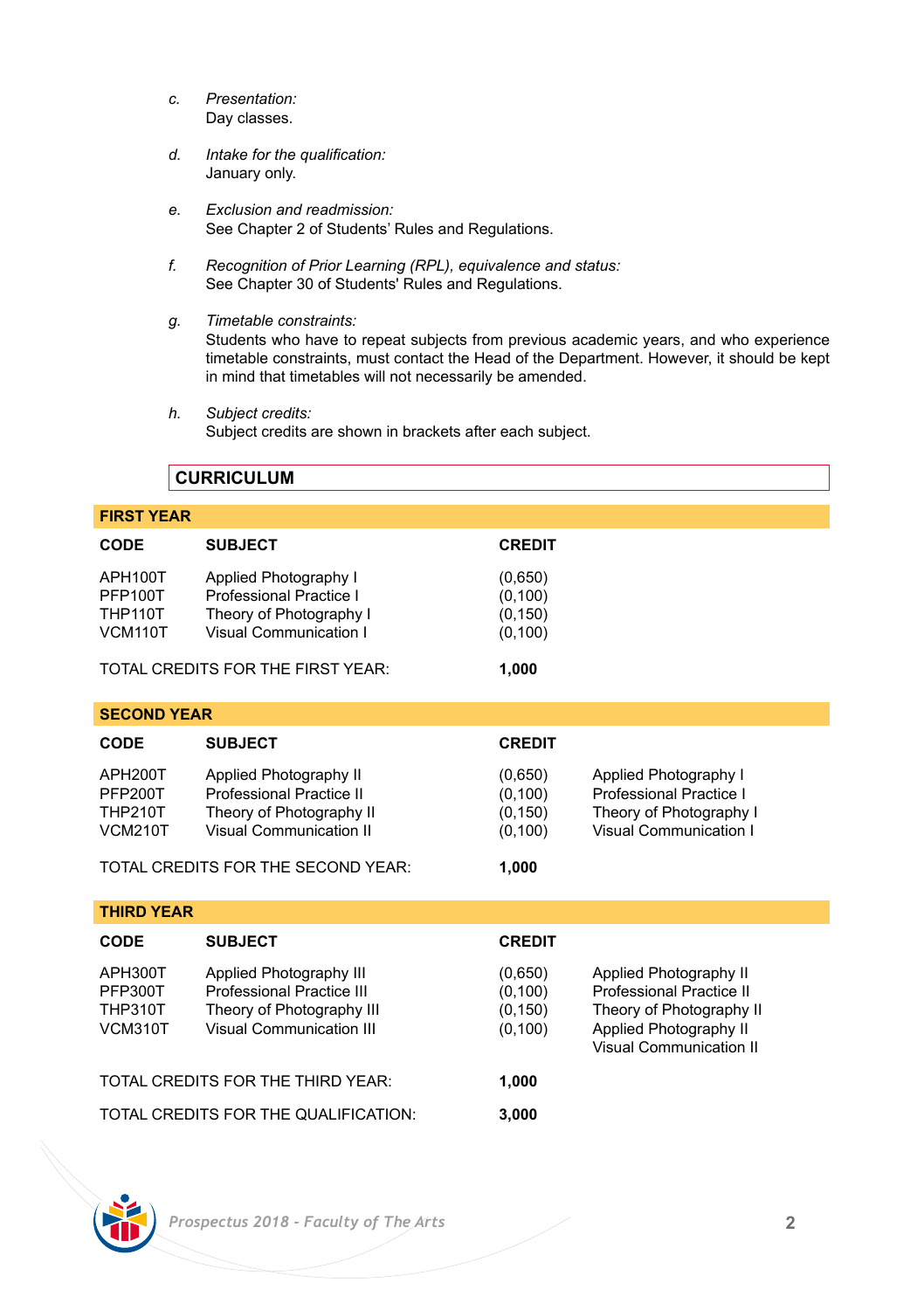# **SUBJECT INFORMATION (OVERVIEW OF SYLLABUS)**

The syllabus content is subject to change to accommodate industry changes. Please note that a more detailed syllabus is available at the department or in the study guide that is applicable to a particular subject. On 01 September 2017, the syllabus content was defined as follows:

## **A**

# **APPLIED PHOTOGRAPHY I (APH100T) PRACTICAL EVALUATION**

## *(Subject custodian: Department of Visual Communication)*

Practical photography, i.e. general application; Specialised photography, e.g. the special application of photography in commercial and fine art fields; Digital technology application; Editing software, e.g. Adobe Lightroom. The skills acquired in the first year of study will form the basis for the application of applied photographic skills in the second year of study. (Total tuition time: ± 748 hours)

## **APPLIED PHOTOGRAPHY II (APH200T) PRACTICAL EVALUATION**

## *(Subject custodian: Department of Visual Communication)*

The main aim is to establish moderately advanced photographic practices in order to form a foundation and to prepare the student for Applied Photography III, leading to a career in professional photography. All of these will be geared towards an understanding of the commercial application of photographic skills, so that the graduate will be able to eventually enter the labour market with enough confidence to complete any reasonable photographic assignment. A professionally compiled portfolio of images, prepared to an acceptable commercial standard at this intermediate level, forms part of the graduate's Applied Photography II course outcome. Be able to incorporate his/her knowledge gained through this subject into his/her photography for the successful planning, execution and processing of photographic assignments. The assistance to the student will be gradually lessened, as students become more proficient on their own. (Total tuition time: ± 748 hours)

## **APPLIED PHOTOGRAPHY III (APH300T) PRACTICAL EVALUATION**

## *(Subject custodian: Department of Visual Communication)*

The application of advanced commercial photography; the application of specialised fields in photography; Multimedia applications; the skills acquired in the second year of study will form the basis for performance in the third year of study. To assist in the attainment of such professionalism, a compulsory work integrated learning component is attended in order to hone the required skills. The work done in the third year should meet an appropriately professional and technical standard. (Total tuition time: ± 714 hours)

**P**

### **PROFESSIONAL PRACTICE I (PFP100T) 1 X 3-HOUR PAPER**

### *(Subject custodian: Department of Visual Communication)*

The student should be able to demonstrate the appropriate level of competence in the following areas: The concept of entrepreneurship, types of businesses, the photographic market, documents and procedures for buying and selling of goods costing and breakeven analysis, taxes and the Receiver of Revenue, insurance and assurance, fundamental management skills, the administrative function of computers, statutes concerning the rights, prohibitions and limitations in photographic practice, stock photography and picture libraries/ agencies and the Copyright Act, 1978 (Act No. 98 of 1978). (Total tuition time: ± 102 hours)

### **PROFESSIONAL PRACTICE II (PFP200T) 1 X 3-HOUR PAPER**

## *(Subject custodian: Department of Visual Communication)*

The student should be able to demonstrate an appropriate level of competence in the following areas: terms and conditions for professional photography, clarification of photographic briefs, model agencies: terms and conditions, working as an assistant to a professional photographer, financial records and accountancy, the bank loan, marketing your photography, business and ethics, government business empowerment policies, time management, banking and credit terms, code of advertising, curriculum vitae, the job interview and jobs in the world of the digital medium. (Total tuition time: ± 102 hours)

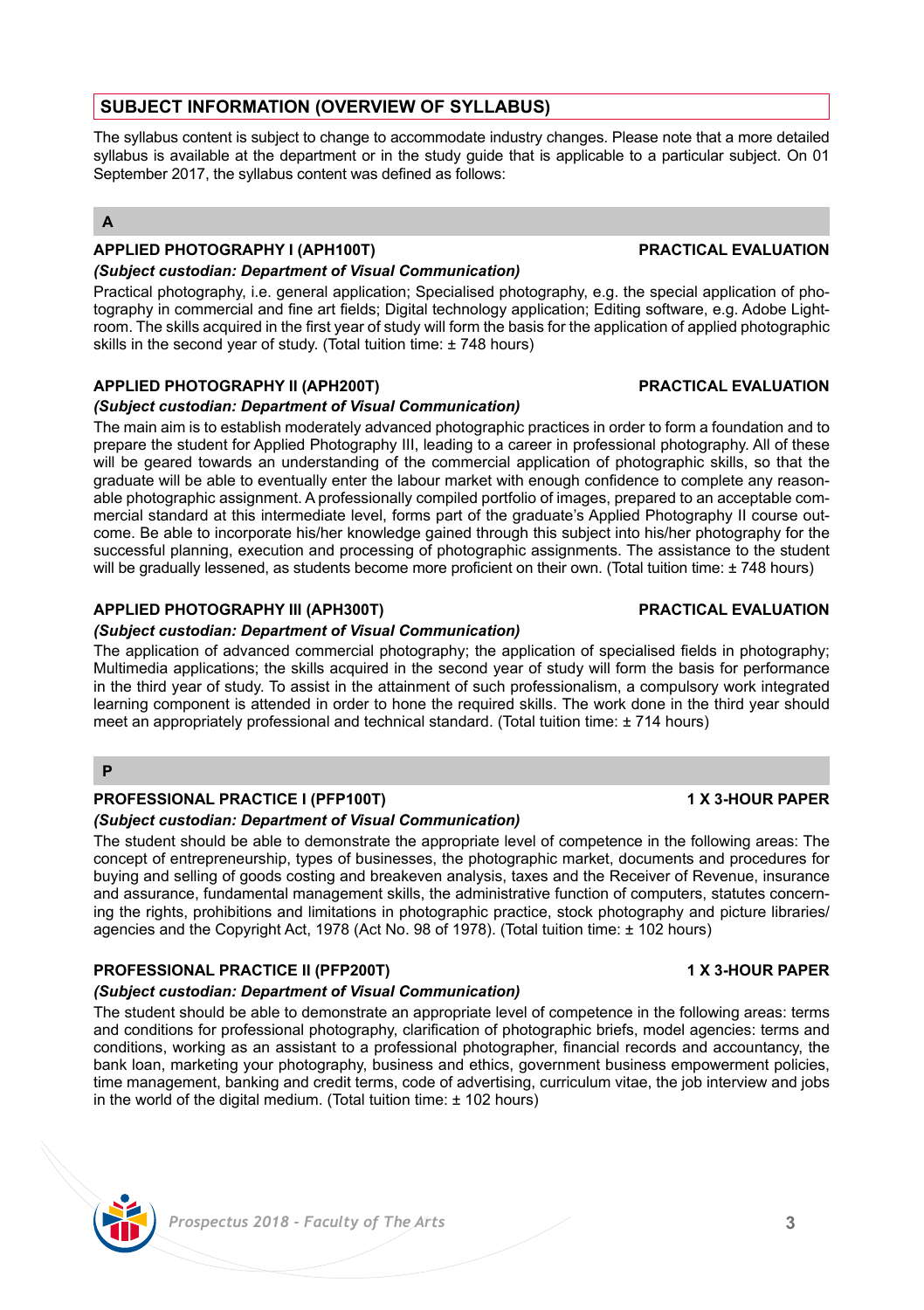# **PROFESSIONAL PRACTICE III (PFP300T) 1 X 3-HOUR PAPER**

*(Subject custodian: Department of Visual Communication)*

The student should be able to demonstrate an appropriate level of competence and comprehension in the following areas: Internet business concepts, dealing with and understanding client needs (on the Web), elements of planning and researching goals, entrepreneurship and management principles, and the establishment of a business. Students will be tested on the retention of the above theoretical knowledge. (Total tuition  $time: +85 hours$ 

**T**

#### **THEORY OF PHOTOGRAPHY I (THP110T) 1 X 3-HOUR PAPER** *(Subject custodian: Department of Visual Communication)*

The subject's main aim is to familiarise the first-year student with the various theoretical photographic aspects that relates directly to its practical application. This aim is accomplished through lectures, practical demonstrations, research projects, etc. that leads the student to comprehend and become competent in the fundamental knowledge of Photography, which include: Light and image formation, cameras, electricity and electronic principles, exposure control, digital photography concepts and equipment. This subject begins at ground level and assumes no prior existing knowledge of the photographic process. Theory of Photography I is therefore geared at laying a solid grounding in the basic theoretical aspects of photography in preparation for the more advanced photographic concepts in both the second and third years of study. (Total tuition time:  $± 136$  hours)

# **THEORY OF PHOTOGRAPHY II (THP210T) 1 X 3-HOUR PAPER**

# *(Subject custodian: Department of Visual Communication)*

The subject's main aim is to extend the student's knowledge gained in the first year to an advanced level. The theoretical knowledge acquired in Theory of Photography II is directly relevant and is used for all Applied Photography II assignments as a method of placing the theoretical knowledge on a practical basis. This subject aims to give the student an in-depth and improved knowledge of camera equipment, optics, lighting, pre-production, capture and post-production, as well as basic to intermediate knowledge of Adobe Bridge, Adobe Camera Raw and Adobe Photoshop aimed at the Photographer. Theory of Photography II builds on the theoretical knowledge gained in first year – explaining the technical background to practice. The technical matters are approached as a means to a practical end, resulting in greater control and underlying selfconfidence when engaging in practical work. (Total tuition time: ± 136 hours)

# **THEORY OF PHOTOGRAPHY III (THP310T) 1 X 3-HOUR PAPER**

## *(Subject custodian: Department of Visual Communication)*

On completion of this subject, the student should demonstrate advanced knowledge of general and specialised photographic applications; modern advancements in optics, image capturing, lighting, electronic and digital imaging; The relationship between the theory of photography and applied technology; original, critical and independent thinking. (Total tuition time: ± 102 hours)

## **V**

# **VISUAL COMMUNICATION I (VCM110T) 1 X 3-HOUR PAPER**

# *(Subject custodian: Department of Visual Communication)*

This subject will be offered in the form of illustrated lectures. On completion, the student should demonstrate an appropriate level of comprehension of and competence in the following areas: design and aesthetics, history of nineteenth-century visual arts, evolution of and movements in photography. (Total tuition time: ± 85 hours)

# **VISUAL COMMUNICATION II (VCM210T) 1 X 3-HOUR PAPER**

# *(Subject custodian: Department of Visual Communication)*

The subject is offered in the form of illustrative and interactive lectures, with specific attention to the following areas: History of twentieth-century visual arts; the development of South African photography in the African context; contemporary aesthetics in photography; knowledge of special directions of photography. The above areas are extended further through visits to commercial photographers, galleries/exhibitions and archives, etc. attached to practical projects that directly link Visual Communication II with Applied Photography II. A series of movie films are also viewed in order to gain insight into the similarities and differences of the communicative qualities and values between Motion Picture Photography and Stills Photography. The student is introduced to successful essay writing, emphasising referencing: the Harvard method, plagiarism, working through the essay checklist and doing a series of writing exercises. Students are also introduced to the basics of Research Methodology. (Total tuition time: ± 85 hours)